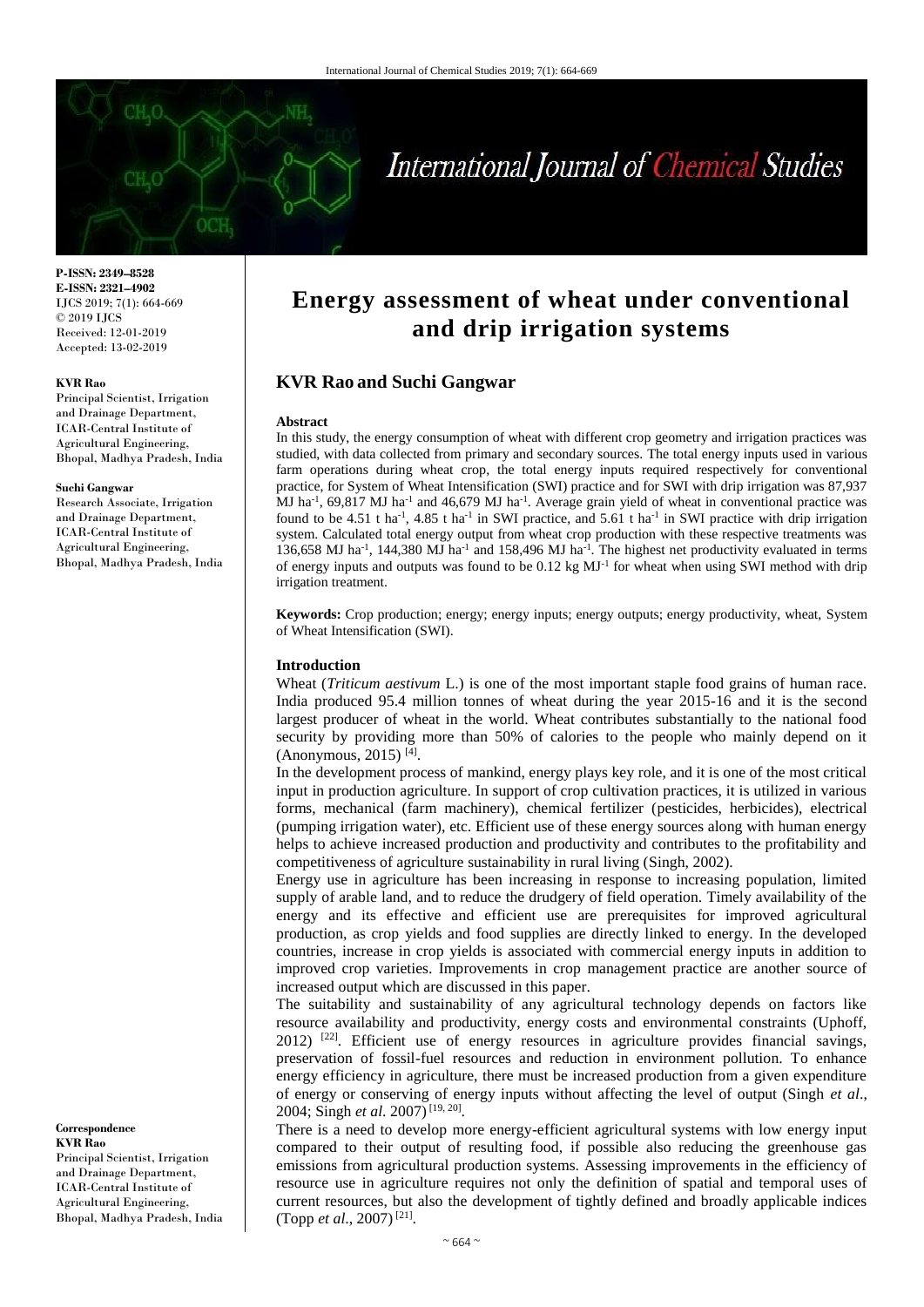International Journal of Chemical Studies

Water supply for irrigated grain production is increasingly becoming a scarce and/or more costly factor in many parts of India. Using irrigation technologies that economize use of water for getting as much or more grain production from a given amount of water, or with less water is important for the sustainability of food supply. But along with considerations of water availability and cost, one needs to reckon also the supply, cost and efficiency of energy used for pumping irrigation water.

## **Materials and Methods**

The present study was carried out at ICAR-Central Institute of Agricultural Engineering, PFDC Bhopal during 2012-13, 2013-14 and 2014-15. Soils of the experimental site are classified as heavy clay soils with clay content varying between 49.7 to 53.7% and with the field capacity ranging from 28.5 to 31%. The site was situated somewhat north of Bhopal at 77º 24' 10'' E, 23º 18' 35'' N at an elevation of 495 m above mean sea level. During winter, the ambient temperature varies between 10°C and 25°C and in summer between 25°C and 44°C. Annual rainfall in the region is about 1080 mm, with 90% of rainfall received during July and August. Wheat crop was cultivated during November to March every year. The wheat variety *Purna* (HI-1544) was used in the experiment. Three treatments were considered in the study: T1: Conventional practices of Wheat, T2: System of Wheat Intensification (SWI) practices T3: SWI management with drip irrigation emitters spaced at 20 cm.

## **Seed Treatment**

Seeds are usually treated with Bavistin or Vitavax to control seed borne fungal diseases including smut. In addition to this, seeds are treated with organic mixture of well decomposed compost, jaggery and cow urine for improving microbial activity in the soil.

## **Procedure for Seed Treatment**

- Grade out bold seeds separately from lots of improved seed.
- Take 10 liter of hot water (60 degree Celsius) in an earthen pot.
- Dip 5 Kg of improved graded seeds in it.
- Remove the seeds which float on the top of water.
- Mix 2 kg well decomposed compost, 3 liter cow urine and 2 kg of jaggery.
- After mixing it properly, keep the mixed material as such for 6-8 hour.
- After this, filter it so that solid materials along with seeds and liquids get separated.
- After that, mix 10 gm of fungicide properly and keep in shade for 10-12 hrs.
- Then wheat gets germinated. The germinated seed is used for sowing in the tilled field.
- Cow urine, well decomposed compost and jaggery in separate vessels

Pre germinates seeds of one day old were sown manually in the T2-System of Wheat Intensification (SWI) practices, T3- SWI management with drip irrigation emitters spaced at 20 cm at 25X25 cm spacing with single seed per hill and a seed rate of 10 kg ha-1.Sowing in T1 was carried out at a spacing of 20 X 10 cm with 2-3 seeds were sowing with a and the seed rate of about 100 kg ha-1 using tractor drawn seed drill. The dates of sowing for all the treatments were the same. Each treatment plot  $(50 \text{ m2})$  was replicated four times.

Inorganic fertilizers were applied in all the plots with the recommended doses of 120 kg N, 60 kg P2O5, and 80 Kg K2O per ha in form of Urea, DAP and MOP, respectively. Half of the recommended dose of nitrogen and all of the phosphorus and potash were applied at the time of sowing, while the remaining N was applied at the time of tillering through broadcasting in the T1 and T2 treatments and through the drip irrigation system in T3. Rates and kinds of soil nutrient supplementation were thus not a variable in this experiment. Under flood irrigation method; five irrigations at critical stages were given to the wheat crop. A total 14.6 cm depth of irrigation water was applied to the treatments under drip irrigation system (T3) by operating the system for 15 min. Whereas a total 41.5 cm  $\&$  38.2cm depth of irrigation was applied under conventional irrigation (i.e. T1 & T2 respectively). Weeds were controlled by manual weeding after sowing on the 30th and 60th day. Spraying of plant protection measures (fungicides and insecticide) were applied at 45 and 65 days after sowing for controlling diseases and insects.

## **Operations**

Energy consumption in wheat production, covering tillage machinery, fertilizer broadcasters, sprayers, irrigation, transportation and harvesting was determined according to the respective systems. The number and duration of different operations, seed rate, pesticides, fertilizers and amount of human labour were all investigated. From secondary sources, equivalent energy inputs were determined for all of the input and output parameters for wheat.

## **Energy Inputs**

### **Human Labour**

This is used for almost every task on the farm, from driving machinery, maintenance, repair, irrigation, spraying and fertilizer distribution to management. Currently, the energy output for a labourer is about 1.96 mega joules (MJ) hr-1 (Khan *et al.*, 2009)<sup>[11]</sup> and this is the most expensive form of energy employed in field operations.

## **Fuel**

Diesel fuel is the main source of fuel for agricultural machinery as well as for motor pumps and water pumps. Fuel consumption was determined before and after any operation by filling the tractor fuel tank and recording the difference after the operation was completed. The energy output for analysis was determined (Khan *et al.*, 2009)<sup>[11]</sup> from fuel consumption per operation of one hectare of land times the fuel equivalent energy per liter as shown in equation.

**Energy Inputs/hectare** = Operation fuel consumption  $(L)$ ha<sup>-1</sup>) X Fuel energy (MJ  $L^{-1}$ )

## **Fertilizer**

The use of inorganic fertilizers is the fastest-growing form of energy consumption in agricultural production. Nitrogen fertilizer is the most widely-used fertilizer in world agriculture, both in the amount of plant nutrients used and in energy requirements. The respective energy requirements for one kilogram of nitrogen, phosphate and potassium are 66.14, 12.44 and 11.15 MJ kg-1 (Rafiee *et al*., 2010) [17] .

## **Agrichemicals**

Different methods of pest control, i.e., chemical and mechanical are usually applied to control or eliminate insects,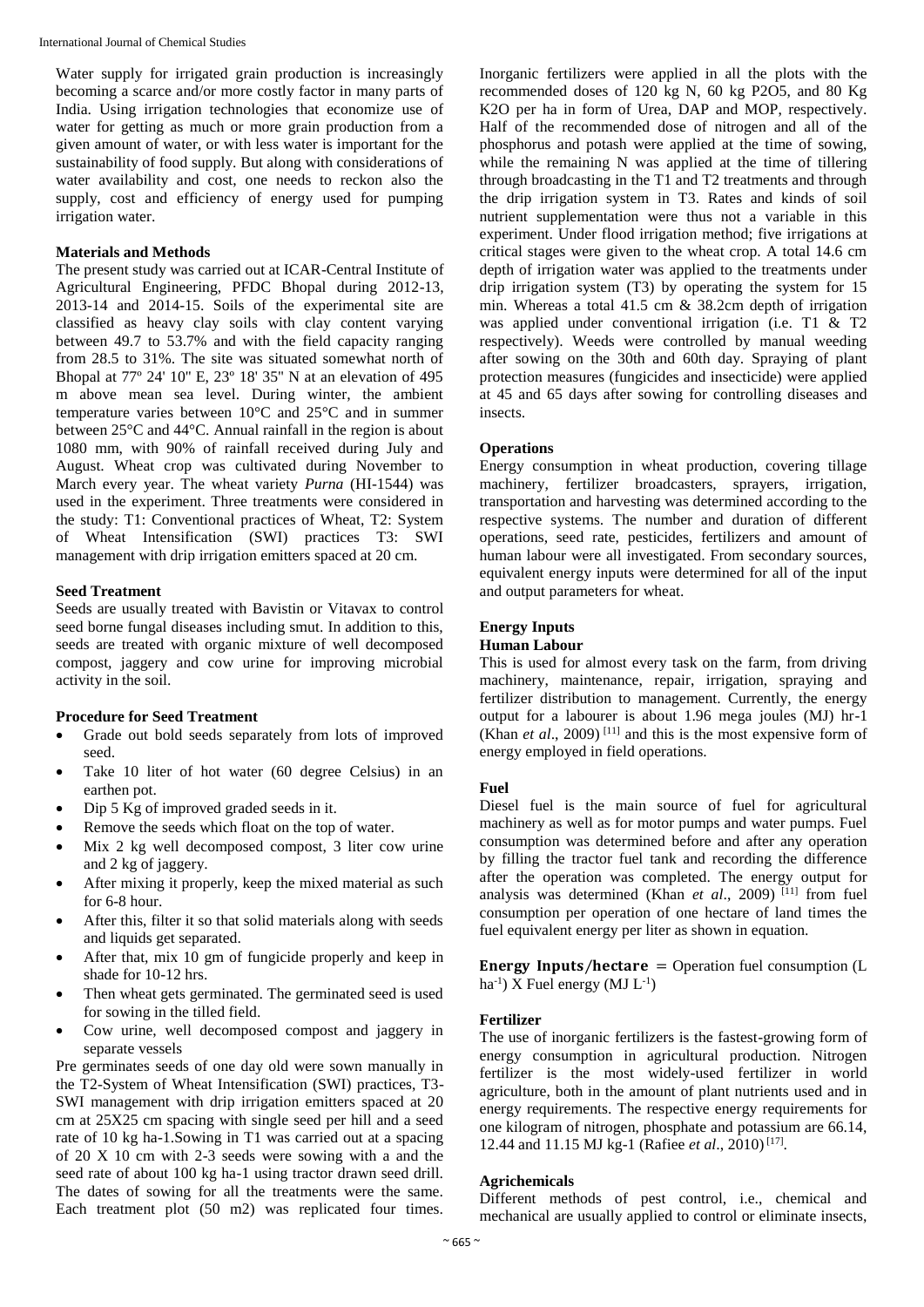weeds and diseases. Chemical methods are mostly used for the control insects, diseases and weeds.

#### **Seed**

Clean and proper seeds were provided in packages from seed industry and private institutes. Different factors, such as the planting system, variety of seed and germination rate influence the amount of seed used for wheat.

The different agronomical practices of the wheat crop considered in the present study are shown in table 1.0.

## **(Plate 1 and Table 1 about here) Methods of Energy Calculation Evaluation of manual energy input**

Manual energy (Em) expended as an input was determined in MJ by using coefficients from Khan et al. (2009) [11] according to the following formula,

 $Em = 1.96 X Nm X Tm$ 

Where, Nm = Number of labourers engaged in a specific farm activity

 $Tm =$  Useful time spent by a labourer on that farm activity, in hours

The total number of manual labourers was recorded for each operation together with working hours which were then converted in man-hours. All other factors affecting manual energy were neglected. Table 2 shows the energy coefficients used in the calculations.

#### **Evaluation of mechanical energy use**

Mechanical energy input was evaluated by quantifying the amount of diesel fuel consumed during the tillage, sowing, and threshing and winnowing operations. The total time spent was also recorded. Diesel consumption for pumping was also recorded during irrigation. For every farm operation, the diesel fuel energy input was determined in MJ (Khan *et al*.,  $2009$ <sup>[11]</sup> by the equation,

 $Ef = 56.31 X D$ 

Where,  $56.31$  = unit energy value of diesel, MJ L-1

D= amount of diesel consumed, L

#### **Data recorded for energy determination**

Energy demand in agriculture can be divided into direct and indirect energy forms (Alam *et al*., 2005) [3] . The energetic efficiency of the agricultural system has been evaluated by the energy ratio between output and input. The inputs are human labour, machinery, diesel oil, fertilizer, pesticides, seed, electricity and irrigation, and output yield values of rice and wheat crops have been used to estimate the energy ratio. The different field operations performed for completion of each activity in the experiment were measured in terms of time taken for human/machinery use and fuel consumption and were then expressed as energy input in mega joules using corresponding constants (Lal *et al*., 2003; Binning *et al*., 1983; Alam, 1986)<sup>[13, 5, 2]</sup> as detailed in Table 2.

## **(Table 2 about here)**

## **Energy indices**

Based on the energy equivalents of the inputs and outputs (Table 2), the energy ratio (energy use efficiency), the energy

productivity, and the specific energy were calculated (Demircan *et al*., 2006).

Energy use efficiency = 
$$
\frac{\text{Total Energy Output (MJ ha}^{-1})}{\text{Total Energy Input (MJ ha}^{-1})}
$$
 (1)

Energy productivity (kg MJ -1)= $\frac{\text{Grain Output} (kg \text{ ha}^{-1})}{\text{Tr} (kg \text{ MeV})}$ Total Energy Input (MJ ha−1) (2)

Specific energy (MJ kg -1)  $=\frac{\text{Total Energy Input} (MJ ha^{-1})}{\text{Grain Output} (kg ha^{-1})}$ (3)

**Net Energy (MJ ha-1) =** (Energy Output (MJ ha-1)-Energy Input  $(MJ)$  ha-1)

Energy output to input ratio and specific energy are integrative indices indicating the potential environmental impacts associated with the production of crops (Khan *et al*., 2009) [11] . These parameters can be used to determine the optimum intensity of land and crop management from an environmental point of view. Specific energy is the reversal of energy productivity hence its lower values indicates that lesser energy is used for production of each yield unit. Higher Net energy values indicates relative gain in energy from direct and indirect inputs utilized in crop production system (Ziaei *et al.*, 2015)<sup>[24]</sup>.

## **Results and Discussion**

#### **Energy utilization in wheat**

The total input energy used in various farm operations during wheat production was 87,937 MJ ha-1 for conventional practice, 69,816 MJ ha-1 for system of wheat intensification practices and 46,679 MJ ha-1 for system of wheat intensification with drip irrigation practice.

The figures showed revealed that 324.0 h of human power and 32.0 h of machine power were required per hectare for wheat production under conventional practice, whereas in system of wheat intensification practices with and without drip irrigation, slightly higher human power and slightly lower machine power was needed (Table 4). The use of diesel fuel for operating tractors, combine harvester, water pumping systems and transportation was calculated as 112 L in conventional practice of wheat which was more as compared to SWI and SWI with drip practices.

The total distribution of fertilizers in terms of energy input was estimated 71.5% nitrogen, 7.1% phosphorus and 2.4% potassium and farmyard manure 19.0%. Similar studies have also reported that diesel fuel and fertilizer were the most energy-intensive inputs. The total chemical (fungicide, insecticide and weedicide) energy input for wheat was estimated as 252 MJ ha-1 under all the practices. The total energy input for irrigation, electricity and seeds for wheat production was more in conventional practices as compared to other practices (Fig. 2).

### **(Table 3 about here)**

## **Energy input-output ratio in wheat production**

Average annual grain yield of wheat obtained was 4515 kg ha-1 in conventional practices, 4849 kg ha-1 in system of wheat intensification practice and 5612 kg ha-1 in system of wheat intensification practice with drip. Total energy output was calculated as 136,658 MJ ha-1 for conventional wheat production, 144,380 MJ ha-1 for SWI and 158,496 MJ ha-1 for SWI with drip irrigation. The energy input and output, yield, energy use efficiency, specific energy, energy productivity, and net energy of wheat production are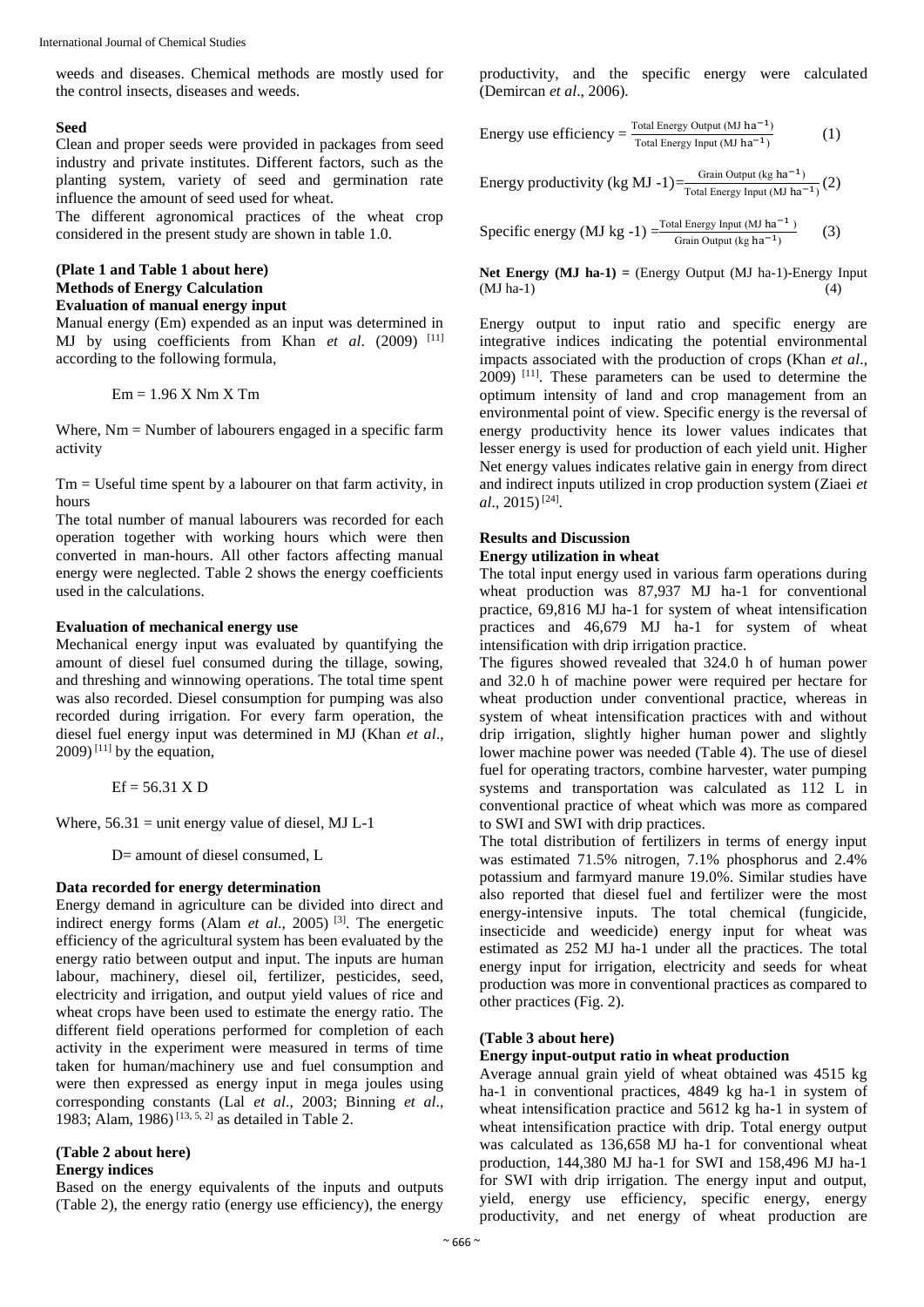International Journal of Chemical Studies

presented in Table 4. Energy use efficiency (energy ratio) was calculated as 1.55 for conventional practice, 2.06 for SWI and 3.39 for SWI with drip.

The highest average energy productivity of farms was 0.12 kg MJ-1 for wheat under SWI with drip. The highest specific energy was obtained 19.5 with conventional practice as compared to the other two practices, while highest net energy for wheat (111,817 MJ ha-1) was obtained through SWI with drip practices.

## **(Table 4 about here)**

**Direct and indirect energy for wheat production (MJ ha-1 )** The distribution of total energy input in direct and indirect forms is presented in Table 7.The total energy input for the three alternative production methods for wheat could be classified as direct (63.4%, 62.7% and 44.2%) and indirect energy (30.6%, 37.3% and 55.8%), respectively (Table 5). The SWI with drip irrigation method had the lowest proportion of direct energy and highest proportion of direct energy.

This indicates that in the conventional cultivation practice of wheat, the share of direct energy components viz., labour, fuel and irrigation water is more. The availability of labour in time and their cost, increasing fuel cost and depleting water resources would suggest for alternate practices to the conventional cultivation.

## **(Table 5 about here)**

## **Conclusions**

Energy analysis has been carried out to evaluate the energy requirements in wheat crop cultivated with different cultural practices. The results showed energy inputs for wheat production to be higher with conventional practices as compared to SWI with or without drip irrigation. The energy inputs related to water, electricity/fuel and labour contributed the biggest share of the total energy inputs in conventional cultivation practices.

The results indicated that net energy for conventional wheat production systems had low values, indicating inefficient utilization of energy in conventional wheat cultivation. The study concludes that the quantity of irrigation water and electricity used in wheat crop is considerably higher than necessary for successful crop production, which was evident from the higher grain yield of wheat under SWI management with drip irrigation. The highest total energy output was 158,496 MJ ha<sup>-1</sup> for wheat with SWI management using drip irrigation. The highest average energy productivity as 0.12 kg MJ-1 for wheat was the same, SWI management with drip irrigation systems.

| <b>Practices/operations</b>      | Wheat                                            |
|----------------------------------|--------------------------------------------------|
| Name of varieties                | HI-1544 (Purna)                                  |
| Land preparation tractor used    | Cultivator, rotavator, land leveler, and puddler |
| Land preparation period          | Oct-Nov                                          |
| Planting period                  | <b>Nov</b>                                       |
| Fertilization period             | Nov-Jan                                          |
| Average number of fertilizations | 3                                                |
| Period of manual weed control    | Nov-Jan                                          |
| Average number of weedings       | 2                                                |
| Irrigation period                | Nov-Jan                                          |
| Spraying period                  | Dec-Jan                                          |
| Average number of sprayings      | 2                                                |
| Harvesting time                  | March                                            |

**Table 1:** Management practices and timing for wheat trials

**Table 2:** Energy conversion factors used in agricultural production

| S.No       | <b>Power source</b>          | Equivalent energy (MJ) | <b>Reference</b>                            |
|------------|------------------------------|------------------------|---------------------------------------------|
| А.         | <b>Inputs</b>                |                        |                                             |
| 1.         | Human labour (h)             | 1.96                   | (Rafiee <i>et al.</i> , 2010)               |
| 2.         | Machinery (h)                | 62.7                   | (Canakci et al., 2005)                      |
| 3.         | Diesel fuel (L)              | 56.31                  | (Canakci <i>et al.</i> , 2005)              |
| 4.         | Chemicals (kg)               | 120                    | (Erdal et al., 2007)                        |
| 5.         | Fertilizer (kg)              |                        |                                             |
| a.         | Nitrogen                     | 66.14                  | (Rafiee <i>et al.</i> , 2010)               |
| b.         | Phosphate $(P_2O_5)$         | 12.44                  | (Rafiee <i>et al.</i> , 2010)               |
| C.         | Potassium $(K_2O)$           | 11.15                  | (Rafiee <i>et al.</i> , 2010)               |
| d.         | $\text{Zinc}(\text{Zn})$     | 8.40                   | (Pimentel, 1980; Argiro et al., 2006)       |
| e.         | Farmyard manure              | 0.30                   | (Demircan et al., 2006; Ozkan et al., 2004) |
| 6.         | Water for irrigation $(m^3)$ | 1.02                   | (Rafiee <i>et al.</i> , 2010)               |
| 7.         | Seed (kg)                    | 3.60                   | (Beheshti Tabar et al., 2010)               |
| 8.         | Electricity (kWh)            | 11.93                  | (Mobtaker <i>et al.</i> , 2010)             |
| $\bf{B}$ . | Output (kg)                  |                        |                                             |
| a.         | Wheat grain                  | 14.70                  | (Ozkan <i>et al.</i> , 2004)                |
| b.         | Wheat straw                  | 12.50                  |                                             |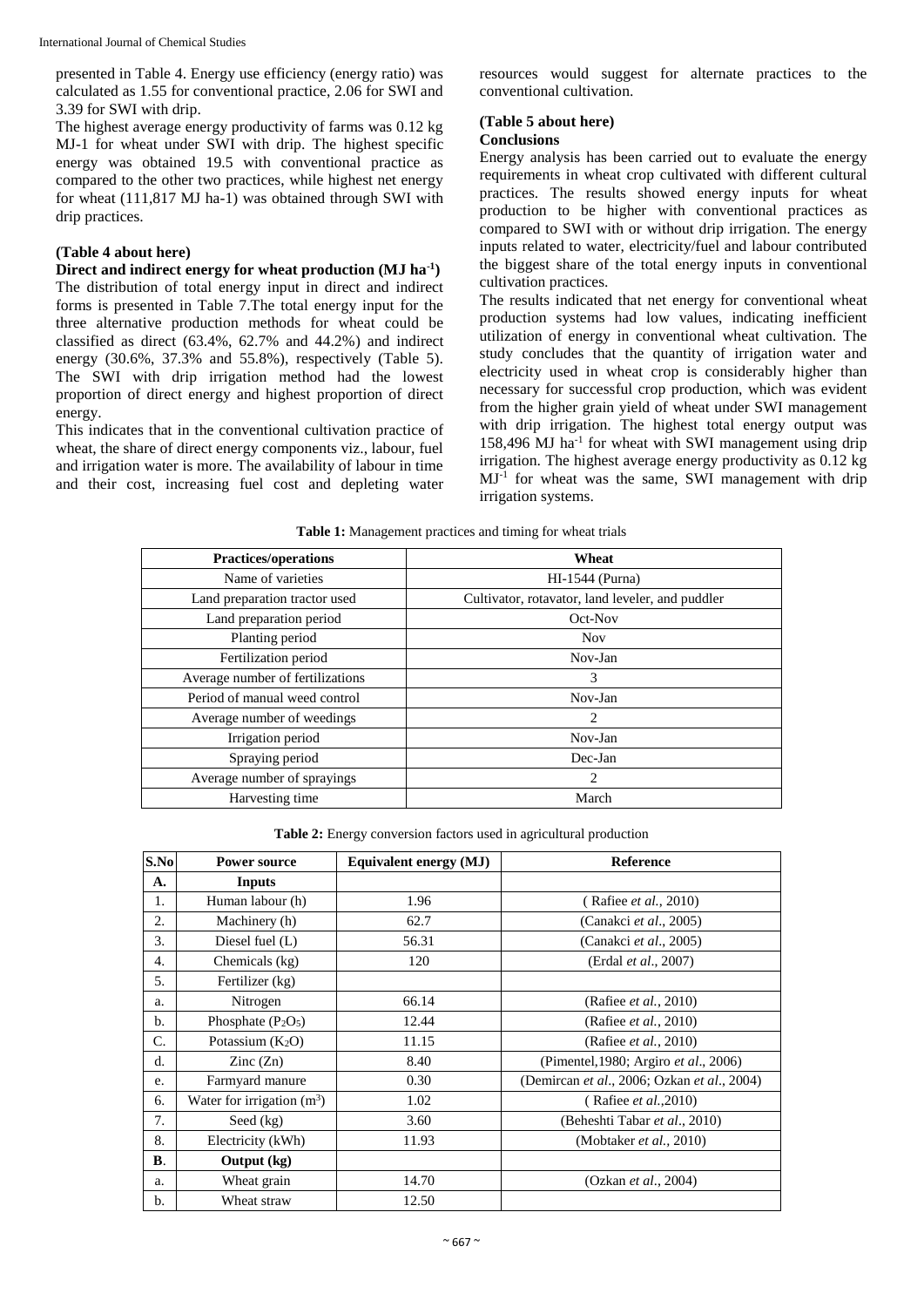| <b>Table 3:</b> Amounts of inputs and outputs in wheat production |  |  |  |
|-------------------------------------------------------------------|--|--|--|
|                                                                   |  |  |  |

| <b>Quantity (inputs and</b><br>outputs) | <b>Conventional practices</b>     |                                 |                                       | <b>SWI</b>                                   | <b>SWI</b> with Drip                  |                                              |
|-----------------------------------------|-----------------------------------|---------------------------------|---------------------------------------|----------------------------------------------|---------------------------------------|----------------------------------------------|
|                                         | Quantity per<br>unit area<br>(ha) | Total energy equivalent (MJ/ha) | <b>Quantity per</b><br>unit area (ha) | <b>Total energy</b><br>equivalent<br>(MJ/ha) | <b>Quantity per</b><br>unit area (ha) | <b>Total energy</b><br>equivalent<br>(MJ/ha) |
| A.<br>Input                             |                                   |                                 |                                       |                                              |                                       |                                              |
| .Human labour (h)                       | 324                               | 635                             | 426                                   | 835                                          | 402                                   | 788                                          |
| 2. Machinery (h)                        | 32                                | 2,006                           | 26                                    | 1,630                                        | 26                                    | 1,630                                        |
| 3.Diesel fuel (L)                       | 112                               | 6,307                           | 91                                    | 5,124                                        | 91                                    | 5,124                                        |
| 4. Chemical fertilizers (kg)            |                                   |                                 |                                       |                                              |                                       |                                              |
| a. Nitrogen                             | 260                               | 17,223                          | 260                                   | 17,223                                       | 260.                                  | 17,223                                       |
| b. Phosphate                            | 137                               | 1.709                           | 137                                   | 1,709                                        | 137                                   | 1,709                                        |
| c. Potassium                            | 52                                | 575                             | 52                                    | 575                                          | 52                                    | 575                                          |
| 5. Farmyard manure (kg)                 | 15,245                            | 4,574                           | 15,245                                | 4,574                                        | 15,245                                | 4,574                                        |
| $6.$ Chemicals $(kg)$                   | 2.1                               | 252                             | 2.1                                   | 252                                          | 2.1                                   | 252.0                                        |
| 7. Water for irrigation $(m^3)$         | 4,545                             | 4.636                           | 3,125                                 | 3,188                                        | 1,315                                 | 1,341                                        |
| 8. Electricity (kWh)                    | 4,148                             | 49,480                          | 2,903                                 | 34,636                                       | 1,122                                 | 13,390                                       |
| 9. Seeds $(kg)$                         | 150                               | 540                             | 20                                    | 72                                           | 20.0                                  | 72                                           |
| Total energy input (MJ)                 |                                   | 87,936                          |                                       | 69,815                                       |                                       | 46,679                                       |
| B.<br>Output                            |                                   |                                 |                                       |                                              |                                       |                                              |
| Grain (kg)                              | 4,515                             | 66,371                          | 4849                                  | 71,280                                       | 5612                                  | 82,496                                       |
| $2.$ Straw $(kg)$                       | 5,623                             | 70,288                          | 5848                                  | 73,100                                       | 6080                                  | 76,000                                       |
| Total energy output (MJ)                |                                   | 136,658                         |                                       | 144,380                                      |                                       | 158,496                                      |

**Table 4:** Energy input-output ratio in wheat production

| <b>Items</b>                            | <b>Conventional practices</b> | <b>SWI</b> | <b>SWI</b> with drip |
|-----------------------------------------|-------------------------------|------------|----------------------|
| Energy input $(MJ ha^{-1})$             | 87,937                        | 69,816     | 46,679               |
| Energy output $(MJ)$ ha <sup>-1</sup> ) | 136,658                       | 144,380    | 158,496              |
| Grain yield $(kg ha^{-1})$              | 4.515                         | 4.849      | 5,612                |
| Energy use efficiency                   | 1.55                          | 2.06       | 3.39                 |
| Specific energy $(MJ kg-1)$             | 19.6                          | 14.4       | 8.3                  |
| Energy productivity ( $kg MJ^{-1}$ )    | 0.05                          | 0.07       | 0.12                 |
| Net energy $(MJ ha^{-1})$               | 48.721                        | 74,565     | 111.817              |

**Table 5:** Total energy input in the form of direct and indirect for wheat production (MJ/ha)

| <b>Conventional practices</b> | $\frac{0}{a}$ | <b>SWI</b> practices | $\frac{6}{9}$ | <b>SWI</b> with drip | $\frac{6}{9}$ |
|-------------------------------|---------------|----------------------|---------------|----------------------|---------------|
| 61.057                        | 63.4          | 43.783               | 62.7          | 20.644               | 44.2          |
| 26.879                        | 30.6          | 26.033               | 37.3          | 26,036               | 55.8          |
| 87.936                        | 100           | 69.816               | 100           | 46.680               | 100           |
|                               |               |                      |               |                      |               |

a Indicates percentage of total energy input

b Includes human labour, diesel, electricity, irrigation

c Includes seeds, fertilizers, manure, chemicals, machinery

#### **References**

- 1. Argiro V, Strapatsa A, George D, Nanos A, Constantinos A. Tsatsarelis, Energy flow for integrated apple production in Greece. Agriculture, Ecosystems and Environment. 2006; 116:176-180.
- 2. Alam A. Energy requirement of food production and utilization in the rural sector, Satus paper presented at second international symposium on food energy nexus. New Delhi, 1986, 12-14.
- Alam MS, Alam MR and Islam KK. Energy flow in agricultural in Bangladesh. American Journal of Environmental Sciences. 2005; 1(3):213-220.
- 4. Anonymous. International Grain Council, Market Report on Grain, 2015.
- 5. Binning AS, Pathak BS, Panesar. The energy audit of crop production system research report, School of Energy Studies for Agriculture, Punjab Agricultural University, Ludhiana, India, 1983.
- 6. Beheshti Tabar, Keyhani IA, Rafiee S. Energy balance in Iran's agronomy. Renewable and Sustainable Energy Reviews 2010; 14:849-855.
- 7. Canakci M, Topakci M, Akinci I, Ozmerzi A. Energy use pattern of some field crops and vegetable production: Case study for Antalya Region, Turkey. Energy Conversion and Management. 2005; 46:655-666
- 8. Demircam V, Ekinci K, Keener HM, Akbolat D, Ekinci C. Energy and economic analysis of sweet cherry production in Turkey. A case study from Isparta province. Energy Conversion and Management. 2006; 47:1761-1769.
- 9. Erdal G, Esengün K, Erdal H, Gündüz O. Energy use and economical analysis of sugar beet production in Tokat province of Turkey. Energy. 2007; 32:35-41.
- 10. Gopalan C, Sastri BVR, Balasubramaniam SC. Nutritive Value of Indian Foods, National Institute of Nutrition, ICMR, Hyderabad, 1978.
- 11. Khan S, Khan MA, Hanjra MA, Mu J. Pathways to reduce the environmental footprints of water and energy inputs in food production. Food Policy. 2009; 34:141-149
- 12. Kitani O. Energy and Environment in Agricultural Engineering Research. International Engineering Conference, Bangkok, Thailand, 1998.